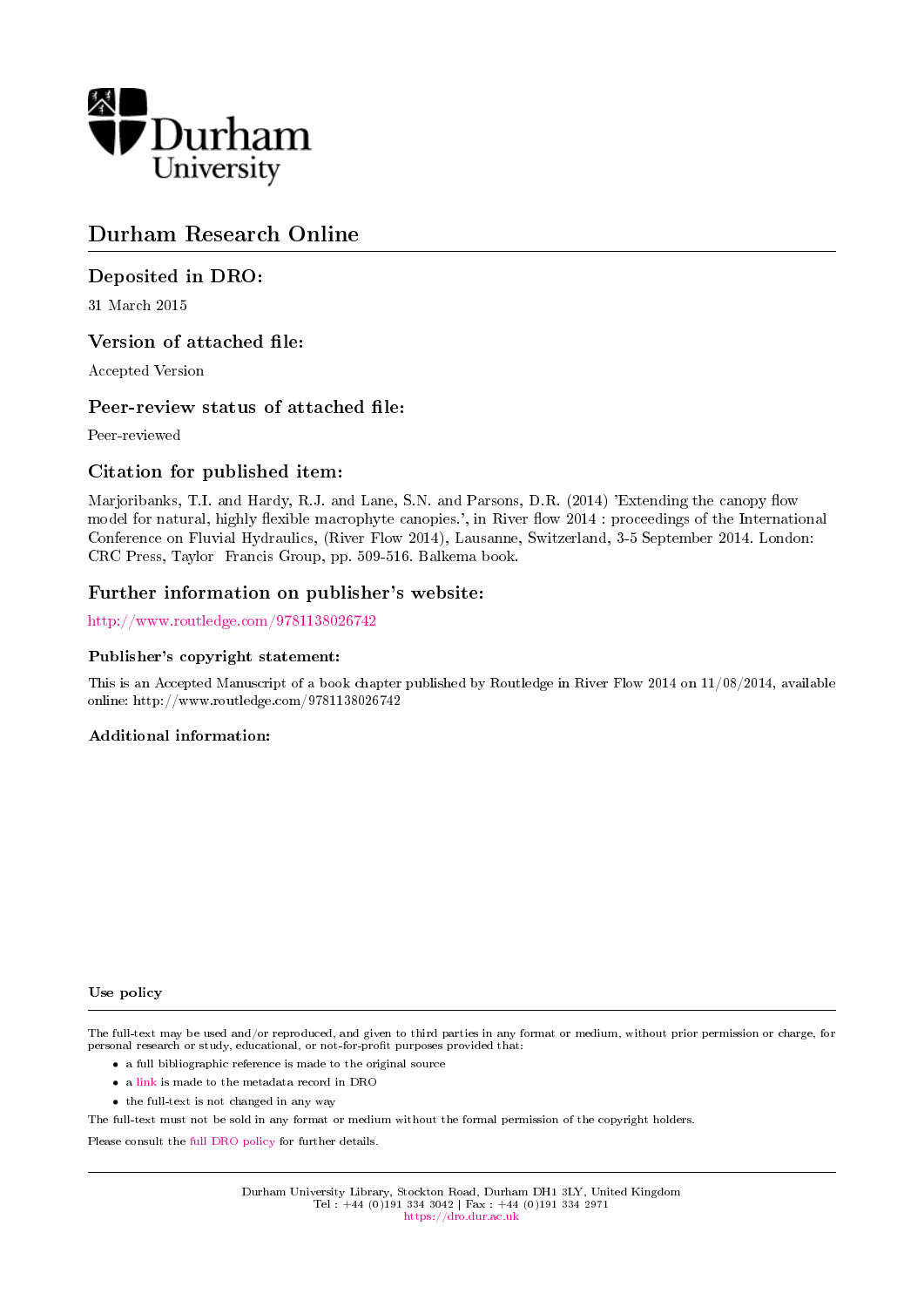# Extending the canopy flow model for natural, highly flexible macrophyte canopies

T.I. Marjoribanks & R.J. Hardy *Durham University, Durham, UK*

S.N. Lane *UNIL Lausanne, Switzerland*

D.R. Parsons *University of Hull, Hull, UK*

ABSTRACT: Flow structures above vegetation canopies have received much attention within terrestrial and aquatic literature. This research has led to a good process understanding of mean and turbulent canopy flow structure. However, much of this research has focused on rigid or semi-rigid vegetation with relatively simple morphology. Aquatic macrophytes differ from this form, exhibiting more complex morphologies, predominantly horizontal posture in the flow and a different force balance. While some recent studies have investigated such canopies, there is still the need to examine the relevance and applicability of general canopy layer theory to these types of vegetation. Here, we report on a range of numerical experiments, using both semirigid and highly flexible canopies. The results for the semi-rigid canopies support existing canopy layer theory. However, for the highly flexible vegetation, the flow pattern is much more complex and suggests that a new canopy model may be required.

# 1 INTRODUCTION

Vegetation is a common feature within riverine environments and has a profound impact on channel and floodplain hydraulics. Vegetation increases channel resistance [\(Kouwen and Unny, 1973\)](#page-8-0) which lowers the mean velocity [\(Jarvela, 2002,](#page-8-1) Nepf *et al.*[, 2007\)](#page-8-2) and, for a given discharge within a confined channel, leads to an increase in water depth. Hence, inchannel vegetation can pose a significant flood risk.

Conversely, there are many beneficial effects of in-channel vegetation. Vegetation canopies provide areas of decreased shear stress [\(Sukhodolov and](#page-8-3)  [Sukhodolova, 2010\)](#page-8-3) which can create sediment and nutrient sinks that enable development of habitats for terrestrial and aquatic wildlife [\(Lopez and](#page-8-4)  [Garcia, 2001,](#page-8-4) [Liu and Shen, 2008,](#page-8-5) Liu *et al.*[, 2008\)](#page-8-6). Vegetation also enhances ecosystem services, improving water quality through the production of oxygen and removal of heavy metals and nutrients [\(Kadlec and Knight, 1996\)](#page-8-7).

Recognition of these issues has led to significant research on vegetated flows over the last two decades [\(Luhar and Nepf, 2013\)](#page-8-8). This research, which has its origins in the terrestrial environment, has led to a good process understanding of turbulence structure above simple, idealized canopies such as crops (e.g. wheat) and grasses as commonly found in the terrestrial environment. Subsequent research within aquatic environments has built heavily upon this research, often applying similar assumptions regarding plant form.

However, aquatic macrophytes exhibit a much wider range of plant form and are often more complex in structure. Furthermore they are situated within a different fluid environment and are thus subject to different forces, namely buoyancy. Therefore, in order to apply the standard canopy flow model to the aquatic environment, it is first necessary to test it for these flows.

Here, we present results from numerical experiments designed to investigate flow structure over aquatic vegetation canopies. Two different combined biomechanical-flow models are applied, which between them provide information regarding a wide range of plant forms.

# 2 PREVIOUS RESEARCH INTO CANOPY FLOW STRUCTURE

One of the most significant challenges in understanding the impact of vegetation on flow has been characterizing the effect of vegetation on the mean velocity profile. Within un-vegetated open channel flows the velocity profile is assumed to follow the characteristic logarithmic profile associated with turbulent boundary layers. Vegetation has consequently been considered as a form of roughness within the channel and therefore treated as boundary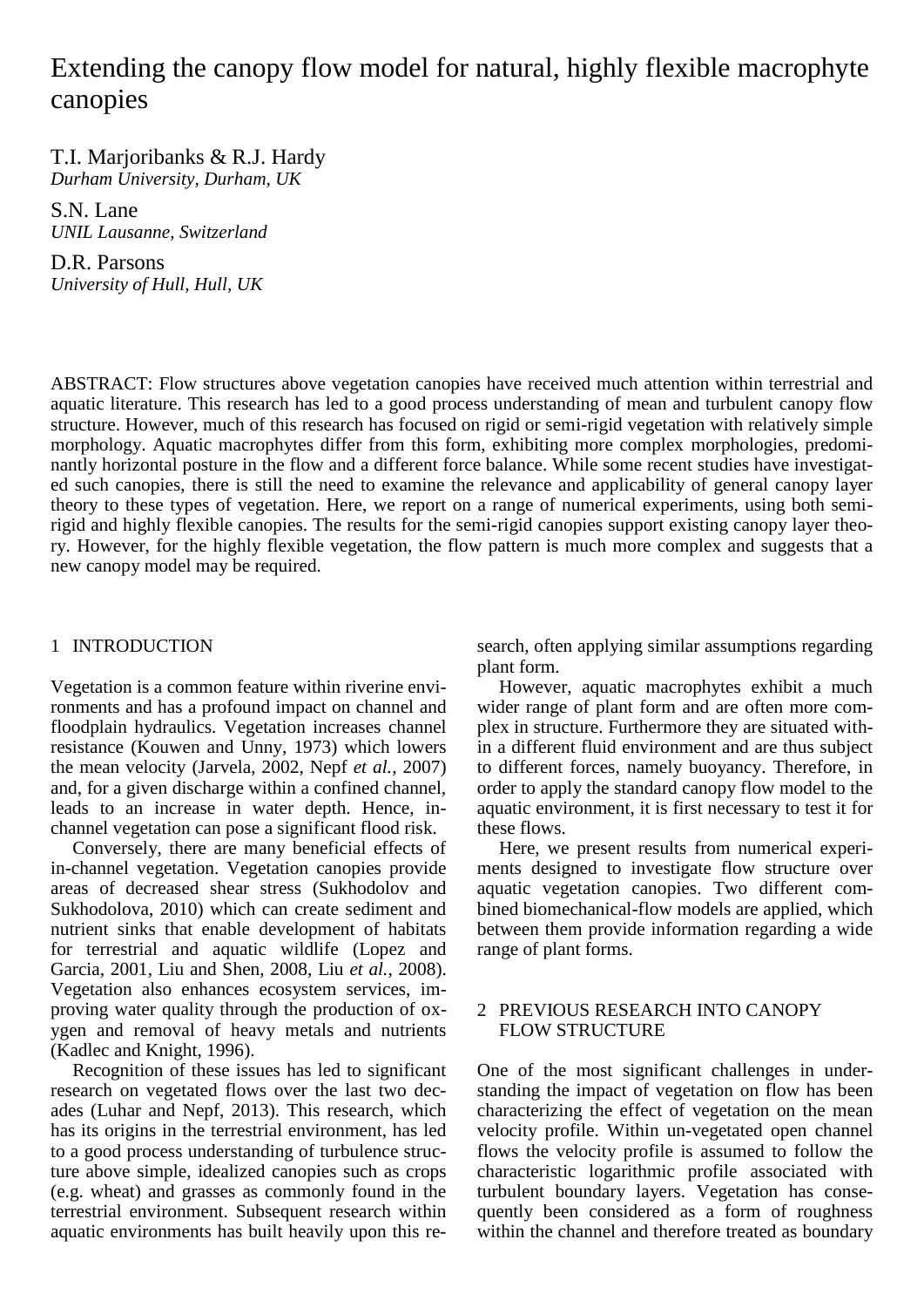roughness term. This is accounted for using either roughness heights or roughness coefficients which adjust the predicted velocity accordingly.

However, vegetation is actually a porous mass blockage which can extend throughout the flow depth [\(Green, 2005\)](#page-8-9). Therefore a boundary roughness assumption is no longer valid. Instead, the velocity profile resembles that of a mixing layer or free shear layer caused by two co-flowing streams of different velocity [\(Raupach](#page-8-10) *et al.*, 1996). This velocity difference between the two regions is induced by the drag discontinuity between the canopy flow and the flow above.

Inoue [\(1963\)](#page-8-11) was the first to characterize this 'S' shaped velocity profile for terrestrial canopy flows. It has subsequently been refined into a 3 zone conceptual model of general canopy flow (Figure 1). The lower, emergent zone is characterized by pressure-driven flow and little, if any, vertical gradient in downstream velocity [\(Nepf and Vivoni, 2000\)](#page-8-12). The middle layer, the mixing zone is characterized by an inflection point in the velocity profile that subsequently characterizes the canopy turbulence structure. The top layer, the log-law zone describes the region above the canopy top, where the flow profile is logarithmic [\(Lopez and Garcia, 2001\)](#page-8-4). Within depth-limited shallow rivers, this zone is unlikely to fully develop (see Section 3.1).

Despite the importance of the emergent zone in defining the velocity profile, the zone of most interest with respect to canopy turbulence structure is the mixing zone as the mixing layer vortices account for up to 80% of the momentum transport between the canopy and the open flow [\(Ghisalberti and Nepf,](#page-8-13)  [2009\)](#page-8-13). In the mixing layer, the highly unstable inflection point in the velocity profile causes the development of Kelvin-Helmholtz (K-H) instabilities [\(Ikeda and Kanazawa, 1996\)](#page-8-14). These are generated close to the canopy top and evolve downstream into spanwise roller vortices, which expand with distance and time [\(Ghisalberti and Nepf, 2002\)](#page-7-0) before reaching a finite thickness when turbulent energy production equals dissipation [\(Ghisalberti and Nepf, 2004,](#page-7-1) [2006\)](#page-8-15).

Finnigan *et al.* [\(2009\)](#page-7-2) hypothesized that these roller vortices evolve further into a series of pairs of head-up and head-down hairpin vortices. Their terrestrial canopy data supported this hypothesis; however there has been limited high quality validation data to further test this idea over a wider range of terrestrial and, more importantly, aquatic canopies.

This highlights one of the key issues regarding previous work into canopy flow structure: the majority of research has been conducted either within the terrestrial environment (e.g. [Raupach](#page-8-10) *et al.*, 1996, [Py](#page-8-16)  *et al.*[, 2004,](#page-8-16) [Finnigan](#page-7-2) *et al.*, 2009), or using highly simplified surrogate aquatic vegetation.



Figure 1. Schematic canopy flow model (reproduced from Nezu and Sanjou [\(2008\)](#page-8-17) with permission from Elsevier).

For example, Ikeda and Kanawanza [\(1996\)](#page-8-14) used nylon filaments to represent vegetation in their study, which was one of the first to find quantitative evidence of an inflected velocity profile within aquatic canopies. Okamoto and Nezu [\(2009\)](#page-8-18) used a similar prototype vegetation in their Particle Image Velocimetry (PIV) experiments, detailing coherent structures over vegetation canopies.

Some studies have sought to investigate flow over more realistic aquatic canopies. For example, Wilson *et al.*, [\(2003\)](#page-8-19) introduced artificial foliage onto stems within a flume study in order to study its effect on flow structure and found it had a noticeable effect. More recently, Siniscalchi *et al.*[\(2012\)](#page-8-20) used a similar artificial canopy to investigate canopy flow structure. Their findings suggest the presence of large three-dimensional coherent structures above the canopy, though they only suggest that this might be controlled by K-H instabilities and they highlight the need for further investigation.

Finally, a few studies have used real vegetation, either within the field or flume environment. Sukhodolov and Sukhodolova [\(2010,](#page-8-3) [2012\)](#page-8-21) have carried out experiments in natural rivers using *Sagittaria sagittifolia*. They found evidence of a mixing layer above a dense canopy, and developed a theoretical framework for predicting the vegetated mixing layer characteristics [\(Sukhodolova and](#page-8-22)  [Sukhodolov, 2012\)](#page-8-22). These results suggest that canopy layer theory may be transferable to the aquatic case, but there is still the need to fully characterize flow dynamics within aquatic canopy flows.

# 3 DIFFERENCES BETWEEN TERRESTRIAL AND AQUATIC CANOPY FLOWS

As discussed above, much of the existing research has been conducted using canopies analogous to those found within terrestrial environments. Here we argue that there are three main differences between terrestrial and aquatic canopies which may lead to differences in canopy flow structure.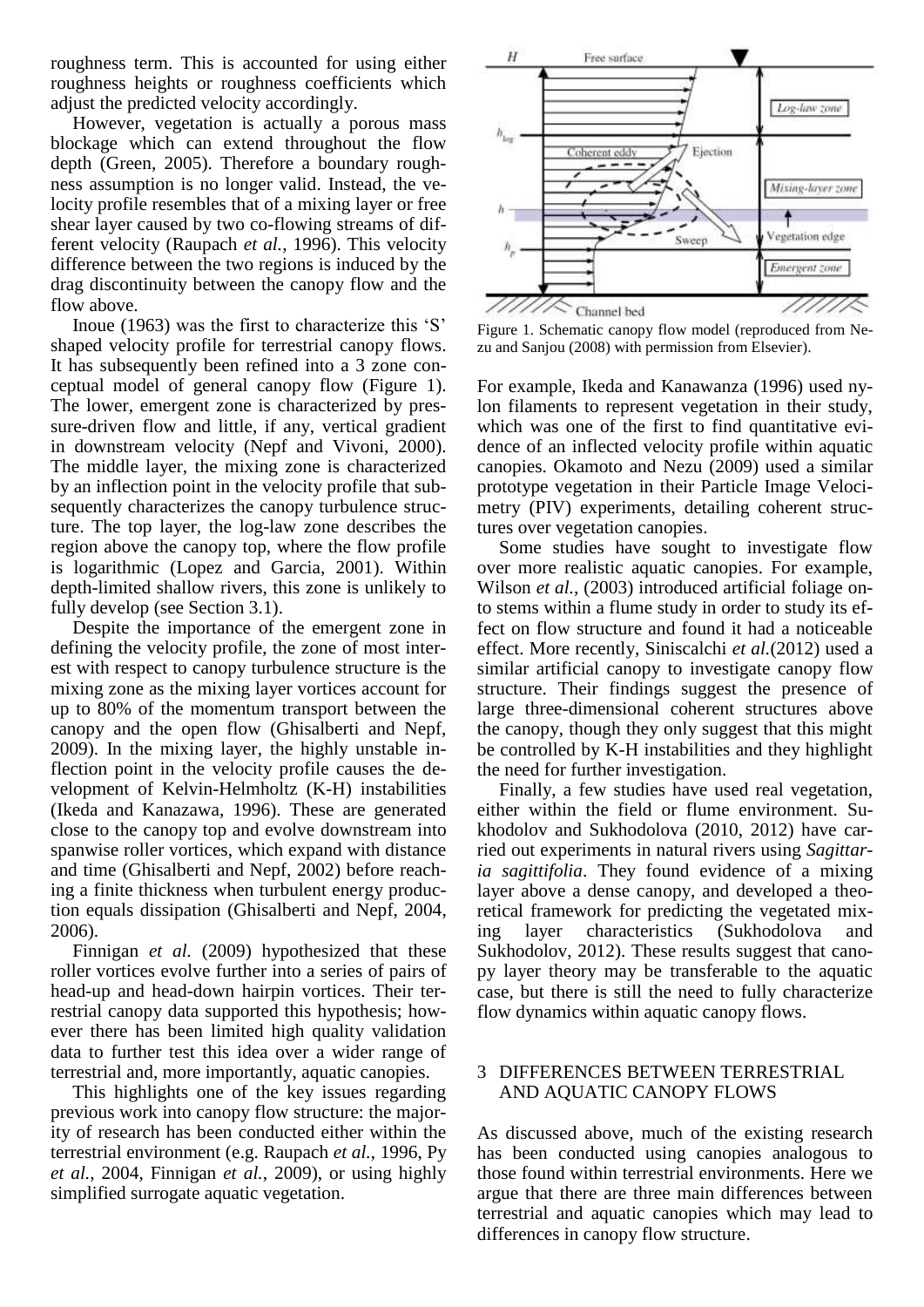### 3.1 *Depth-limitation*

The first key difference is the depth-limited nature of aquatic canopy flows. The major impact of this is to alter the turbulent spectrum, increasing the dominance of K-H vortices within the turbulence regime [\(Nepf and Ghisalberti, 2008\)](#page-8-23). A subsequent impact is that in cases with very low submergence depth, there may be inadequate depth for full development of the mixing layer. This may result in either a skewed or asymmetrical mixing layer.

# 3.2 *Biomechanics and force balance*

Aquatic vegetation exists within a very different environment to terrestrial vegetation. One of the key differences is the fluid density. Within the terrestrial environment, vegetation is universally denser than the fluid it resides in. Consequently, in a competitive environment, terrestrial plants often rely upon their flexural rigidity to counteract gravitational forces and reach sunlight. Within aquatic environments, the density difference is greatly reduced. Furthermore, many aquatic species have a lower density than the surrounding fluid and thus are positively buoyant [\(Luhar and Nepf, 2011\)](#page-8-24) and therefore do not rely upon rigidity to compete for sunlight.

Rigidity can still be important and there are examples of aquatic plants with high rigidity (e.g. reeds), however, these often tend to be emergent plants. The majority of macrophytes exhibit low rigidity. One reason for this is that aquatic plants can experience a drag force 25 times larger than terrestrial plants for a given velocity [\(Denny and Gaylord,](#page-7-3)  [2002\)](#page-7-3). Therefore, low rigidity enables aquatic plants to reconfigure within the flow to minimize the drag and prevent uprooting or damage [\(Sand-Jensen,](#page-8-25)  [2003\)](#page-8-25). Thus, the ratio between the different internal (buoyancy, rigidity) and external (drag) forces is significantly different between terrestrial and aquatic canopy flows.

#### 3.3 *Posture and form*

As a result of the different force balance, aquatic canopies exhibit a distinct posture within the flow. Due to plant reconfiguration, many aquatic plants adopt a horizontal position within the flow, which is a departure from the idealized, perpendicular canopy structure used within terrestrial canopies and many aquatic prototype experiments (e.g. [Nepf, 1999,](#page-8-26) Dunn *et al.*[, 1996\)](#page-7-4). It is therefore likely that plantflow interactions will reflect that.

Aquatic vegetation must find a balance between drag reduction and photosynthetic capacity [\(Albayrak](#page-7-5) *et al.*, 2011, Bal *et al.*[, 2011\)](#page-7-6). Therefore, aquatic vegetation commonly has substantial foliage with a large surface area to maximize light capture. As a result, aquatic vegetation is often characterized by complex plant forms, which the general canopy layer model does not account for. This may be significant in terms of flow structure as foliage can inhibit momentum exchange between the canopy flow and the flow above [\(Wilson](#page-8-19) *et al.*, 2003).

#### 4 METHODOLOGY

In order to investigate canopy flow structure over aquatic canopies, two biomechanical models were employed within a high resolution computational fluid dynamics (CFD) framework. The advantage of modelling over flume or field work is that it enables investigation of the entire flow-field, within and above the canopy, under controlled hydraulic and biomechanical conditions. Details of both models can be found in Marjoribanks *et al.*, [\(in review\)](#page-8-27) and only a synopsis is provided here.

The two models were conceptualized within Nikora's [\(2010\)](#page-8-28) framework which distinguishes between semi-rigid bending force dominated vegetation and highly flexible vegetation where tensile forces dominate. This provides a useful framework for analyzing vegetation across a range of plant forms.

#### 4.1 *Euler-Bernoulli Beam equation model*

For semi-rigid, bending vegetation which is controlled predominantly by the force balance between the flow and internal rigidity, an Euler-Bernoulli beam equation model is used. The Euler-Bernoulli beam equation is a partial differential equation which solves the deflection of a thin cantilever beam under external loading. It balances the external forces against the internal flexural rigidity force which is a function of stem morphology and biomechanics.

The cantilever approximation has been used previously as a basis for vegetation models. Firstly, in developing a canopy-scale physical model of vegetation within a terrestrial environment, Finnigan and Mulhearn [\(1978\)](#page-7-7) approximated the stems as cantilevers, thus enabling the application of a version of the Euler-Bernoulli beam equation to characterize the flexural properties of the waving crops.

Kutija and Hong [\(1996\)](#page-8-29) used a simplified cantilever beam approach to calculate the effective height of vegetation, and consequently the velocity profile for vegetated flows. Erduran and Kutija [\(2003\)](#page-7-8) used a similar approach to develop a quasi-threedimensional CFD model for flexible vegetation canopies.

Ikeda *et al.* [\(2001\)](#page-8-30) used the Euler-Bernoulli beam equation to drive a biomechanical model within a two-dimensional large eddy simulation (LES) framework. In their study the vegetation stems were modelled explicitly in contrast to the earlier models which were canopy-scale.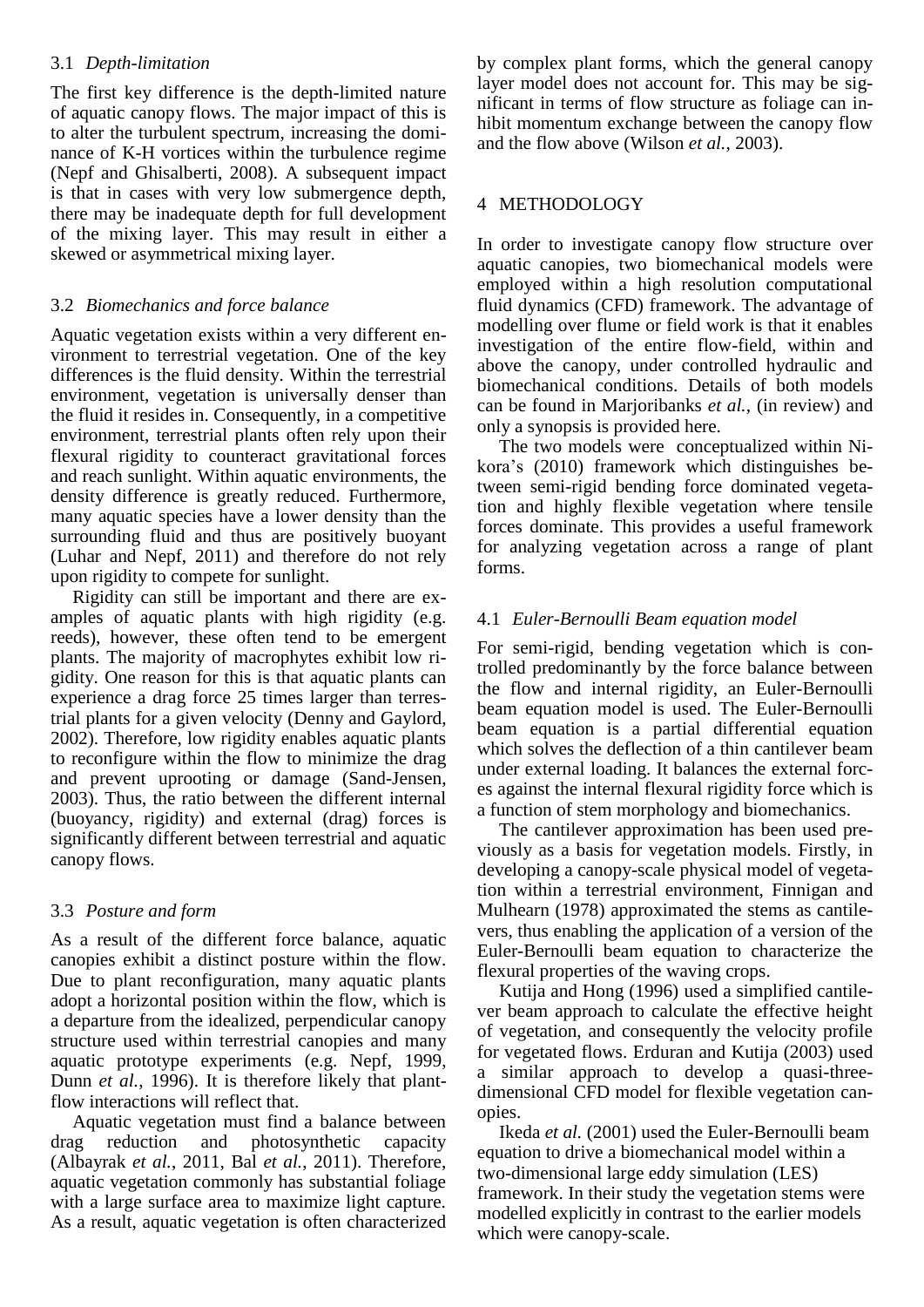The model used here is similar to Ikeda *et al.*'s model, using dual plant and LES grids to transfer information between the biomechanical model and the flow model.



Figure 2: N-pendula schematic. Here, pendula of length *l<sup>i</sup>* are connected by hinge joints (circles). The force at each node is resolved into transverse  $(F_t)$  and radial  $(F_t)$  components.

# 4.2 *N-pendula model*

For modelling highly flexible, tensile vegetation, an N-pendula model was used. The N-pendula model is conceptually very different to the Euler-Bernoulli beam model as it solves the plant dynamics locally rather than globally as is the case with a partial differential equation. Instead of using a global equation, the N-pendula model is conceptualized as a series of pendula connected by hinges or pivots (Figure 2).

Each pendulum is subject to a moment about its pivot which is calculated as the balance between the local external fluid forces and internal resistive forces. These forces are resolved into a transverse component (which becomes the local moment) and a radial component which is transferred to the force balance at the neighboring pendula (Figure 2).

Similar to the Euler-Bernoulli beam model, the N-pendula approach has also been used in previous studies to represent vegetation. Abdelrhman [\(2007\)](#page-7-9) developed a model using this approach, however it was implemented within a simplified flow model based upon known velocity profile and was unable to fully represent the dynamic interaction between the flow and vegetation.

Dijkstra and Uittenbogaard [\(2010\)](#page-7-10) extended this approach, introducing a rigidity treatment into the N-pendula model. However, the model proved to be highly sensitive to the rigidity parameter, which was difficult to measure with accuracy. In contrast with Abdelrhman (2007) they used a more complex Reynolds-Averaged Navier-Stoke (RANS) based flow model enabling them to resolve the flow field using CFD. However, the RANS method is still unable to predict fully the time-dependent turbulent characteristics and consequent vegetation response.

In this study, an N-pendula model with a simplified rigidity treatment is applied. This is justifiable as the model is designed to represent vegetation where rigidity is not the main driving force.

#### 4.3 *Numerical experiments*

Both biomechanical models were implemented within a high-resolution CFD framework using a dynamic mass flux scaling algorithm, based upon previous work modelling flow over complex topography (Lane *et al.*[, 2002\)](#page-8-31). LES was used in order to fully resolve the large scale eddies of interest, without the computational restrictions of Direct Numerical Simulation (DNS). The grid resolution (0.002 m) was chosen such that the plant diameter (0.01 m) was at least four times the grid resolution as this ensured that wake-scale turbulence was resolved and was shown to improve numerical convergence dramatically [\(Marjoribanks, 2013\)](#page-8-32).

In order to investigate canopy flows over a range of conditions, experiments were carried out using two different vegetation configurations within each model. These two configurations consisted of i) a single patch of vegetation and ii) a continuous vegetation canopy. These were designed to distinguish between the case of sparse canopies consisting of small patches of vegetation, and entire continuous canopies with high stem density throughout.

The flow conditions were chosen such that the flow was fully turbulent ( $Re = 12,000-23,000$ ) and subcritical  $(Fr = 0.17-0.29)$ . These conditions corresponded to inlet velocities of  $U = 0.3$ -0.7 ms<sup>-1</sup>. Recirculating boundary conditions were applied in the downstream direction to allow simulation of long continuous canopies. At the bed, a no-slip condition was applied with a logarithmic law of the wall treatment, instead of varying the cell size in the near-wall region. At the lateral boundaries, a frictionless wall boundary was applied.

#### 5 RESULTS

Two methods were applied in order to extract information regarding large scale coherent turbulent structures. Firstly, normalized velocity profiles were analyzed in order to identify the presence of a vegetated mixing layer. The mixing layer velocity profile dictates the generation of canopy-scale vortices and therefore the velocity profile is useful in determining the presence of large-scale turbulent structures. Secondly, vortex detection methods were applied to the data. These included Eulerian (*Q* criterion) and Lagrangian (FTLE) methods as well as vorticity [\(Hunt](#page-8-33)  *et al.*[, 1988,](#page-8-33) [Haller, 2000\)](#page-8-34).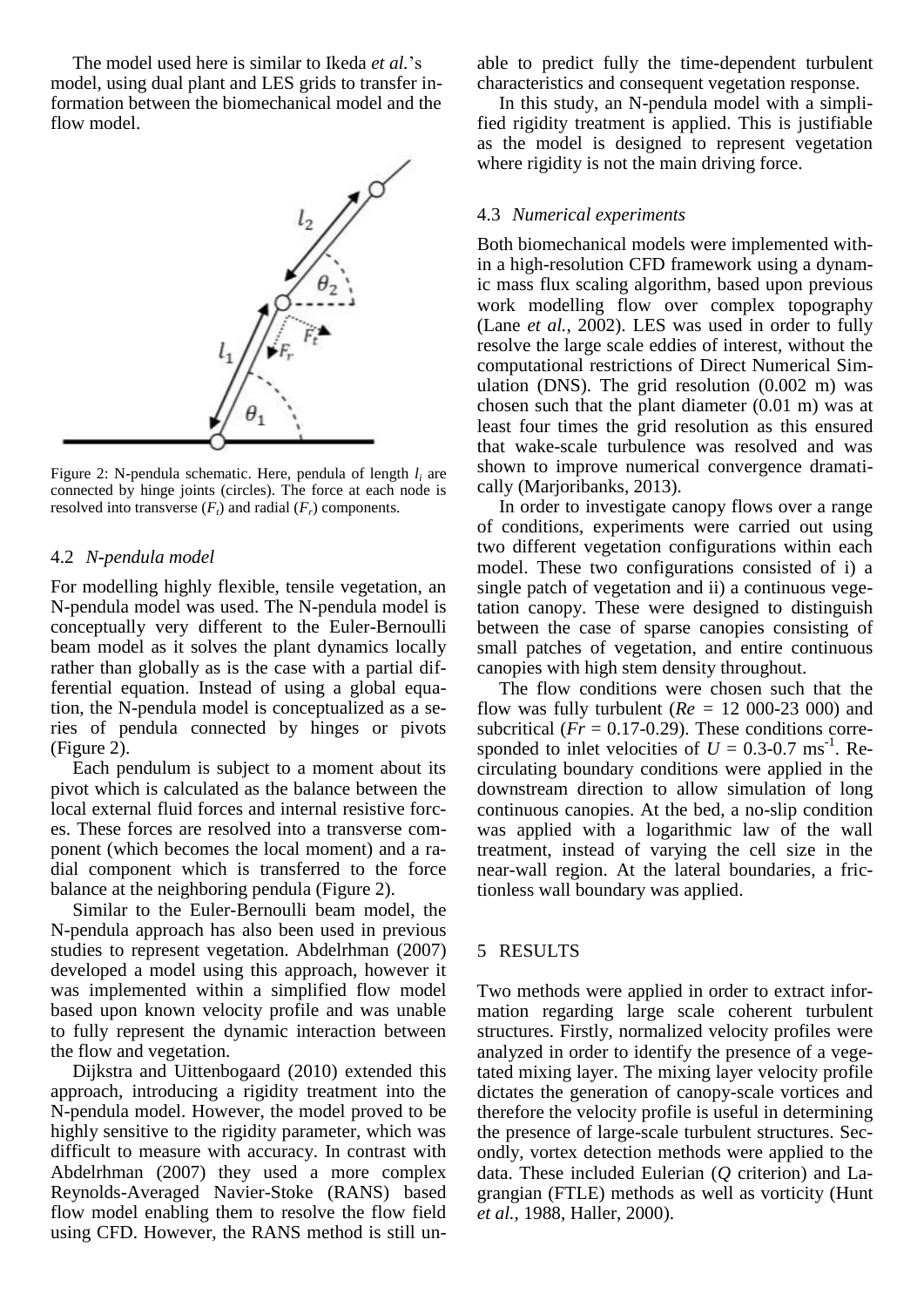

Figure 3. Normalized velocity profile for the horizontally and temporally averaged downstream velocity in the semi-rigid patch simulation. The idealized shear layer profile is in black. Normalized variables were calculated as  $z^* = (z - \bar{z})/\theta_M$  and  $u^* = (U - \overline{U})/\Delta U$ , where  $\Delta U$  is the mixing layer velocity difference,  $\theta_M$  is the momentum thickness, and  $\overline{U}$  is the mean mixing layer velocity, which occurs at the height  $z = \overline{z}$ .

#### 5.1 *Semi-rigid patch*

For the semi-rigid patch simulation, the normalized velocity profile shows a clear inflection point which agrees well with that expected for an ideal mixing layer (Figure 3). The velocity profile shows increased velocity in the near-bed region, which is consistent with Stoesser *et al.* [\(2006\)](#page-8-35) who suggested it originated from the necklace/horseshoe vortices that form around individual plant stems.

The vorticity and FLTE plots (Figure 4) show the presence of a Kelvin-Helmholtz vortex at the canopy top which is recirculated through the domain, and decreases in strength but increases in size through time. Both the vortex centers (shown by the vorticity plot) and vortex ridges (shown by the FTLE plot) are consistent throughout the time series. The FTLE does not pick up the entire vortex, with the upper limb appearing much stronger than the lower limb, however combined with the vorticity results; there is substantial evidence of vortices similar to those expected according to the canopy layer model.

#### 5.2 *Semi-rigid canopy*

For the semi-rigid canopy simulation, the normalized velocity profile again shows good agreement with the idealized shear layer profile (Figure 5). In this case, the interface at the canopy top is particularly sharp, suggesting an asymmetrical shear layer.



Figure 4. FTLE (left) and vorticity (right) long-sections at a series of time-steps. The positions of identified vortices are shown using the dotted ovals. The white regions in the FTLE plot correspond to regions where the trajectories could not be



fully tracked. In the vorticity plots, blue corresponds to clockwise vorticity and red to anti-clockwise vorticity

Figure 5. Normalised velocity profile for the horizontally and temporally averaged downstream velocity in the semi-rigid canopy simulation. The idealized shear layer profile is shown in black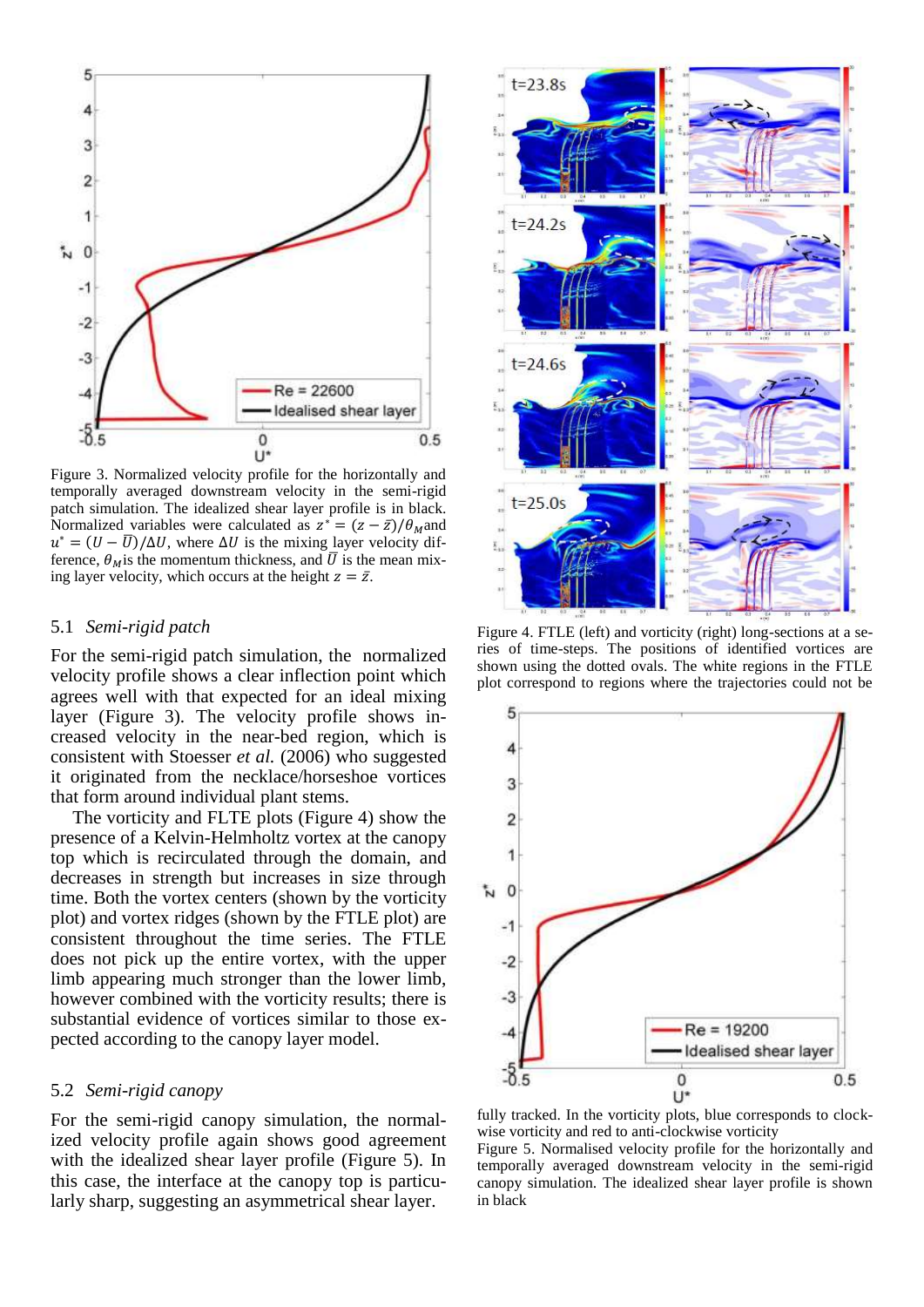The vortex detection methods both identify a largescale canopy shear layer vortex moving along the top of the canopy (Figure 6). The vortex is more clearly defined in the FTLE image in this case, with a clear upper and lower limb of the roller vortex present. It is possible that this FTLE signature corresponds to a hairpin vortex [\(Green](#page-8-36) *et al.*, 2007) as hypothesized by Finnigan *et al.* (2009). However, further three-dimensional analysis would be required in order to confirm this.

The *Q* criterion results coincide well with the FTLE results, confirming the presence of a roller vortex at the canopy top. The vortex center is noticeably displaced above the canopy top. This is in agreement with Ghisalberti and Nepf (2002) who found that the height of the vortex center increases through time due to the effect of the canopy drag.



Figure 6. Vortex detection results using the (a) FTLE and (b) *Q* criterion. In (a), areas in yellow/red represent vortex ridges. In (b), areas of black represent vortices.



Figure 7. Normalised velocity profile for the horizontally and temporally averaged downstream velocity in the highly flexible patch simulation. The idealized shear layer profile is shown in black



Figure 8. Vortex detection results using the (a) FTLE and (b) vorticity. In (a), areas in yellow/red represent vortex ridges. In (b), blue corresponds to clockwise vorticity and red to anticlockwise vorticity.

# 5.3 *Highly flexible patch*

For the highly flexible patch simulation, the normalized velocity profile shows less agreement with the idealized mixing layer profile (Figure 7). Although there is some evidence of an inflection point in the velocity profile, it is much less well defined. This suggests that canopy-scale vortices may not dominate the flow regime in the same way as in the semirigid cases.

The FTLE plot (Figure 8) indicates the presence of vorticity at and around the top of the vegetation, however, it is unclear whether this corresponds to canopy shear layer vorticity. The corresponding vorticity plot suggests that although there is a general dominance of anti-clockwise vorticity along the canopy top, the majority of the turbulence highlighted in Figure 8 appears to correspond to plantflapping induced vorticity [\(Nikora, 2010\)](#page-8-28). Here, the vortex mechanism appears similar to that of wakescale shedding, although the vortices are larger than those produced by stem wake-shedding.

#### 5.4 *Highly flexible canopy*

For the highly flexible canopy, the normalized velocity profile shows very good geometric agreement with the idealized shear layer profile (Figure 9). This suggests that in contrast to the patch case, canopy layer turbulence may dominate.

The FTLE results (Figure 10) indicate a highly complex pattern of turbulence at the canopy top. Results from the other vortex detection methods are not included for this case as they were not helpful in characterizing the canopy turbulence.

There is some evidence of Kelvin-Helmholtz vortices appearing in the region at the canopy top, though this pattern appears to change significantly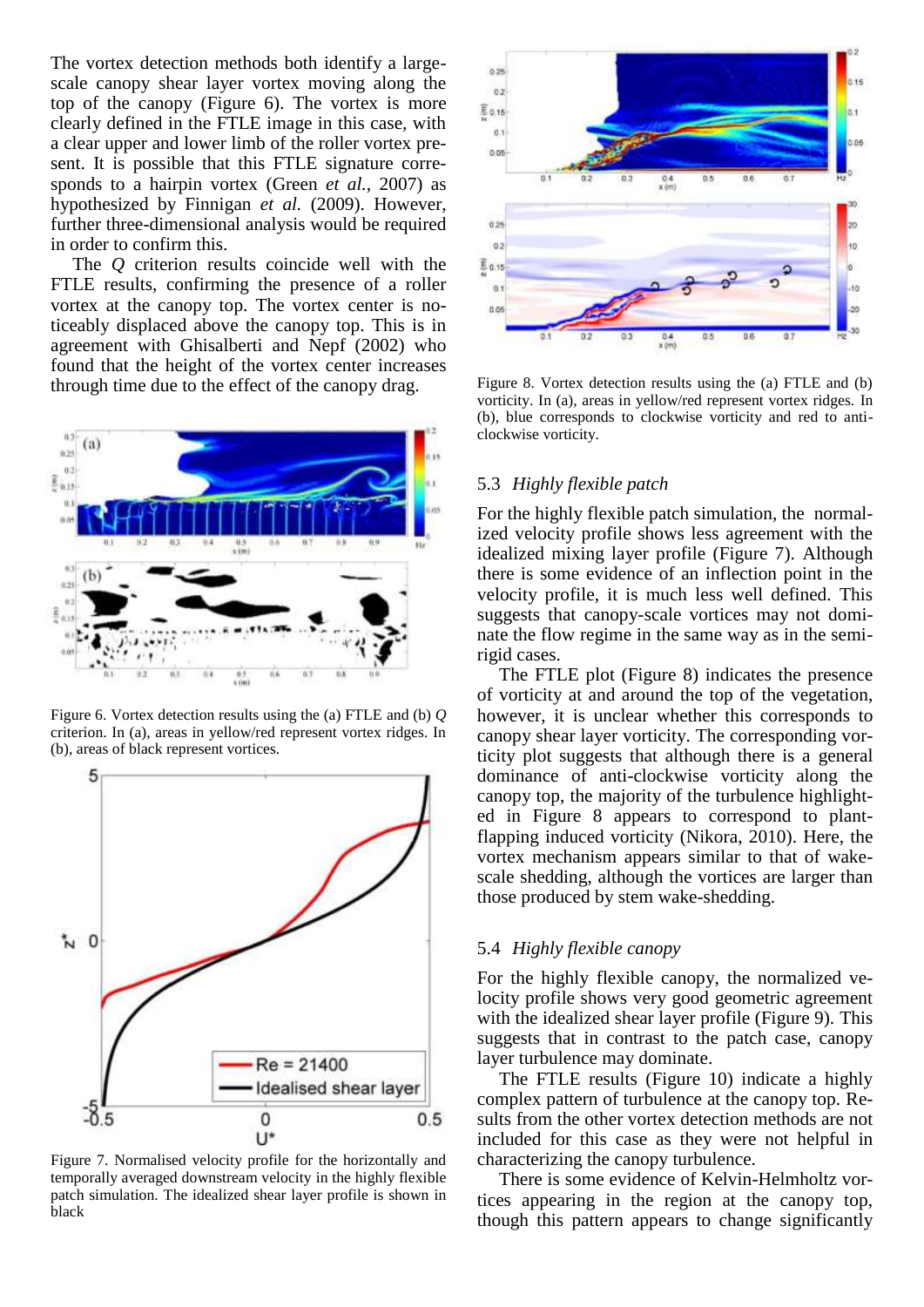through time. There also appears to be evidence of flapping-scale vortices, as with the patch case.



Figure 9. Normalised velocity profile for the horizontally and temporally averaged downstream velocity in the highly flexible canopy simulation. The idealized shear layer profile is shown in black



Figure 10. FTLE snapshots from the highly flexible canopy simulation. Areas in yellow/red represent vortex ridges

# 6 CONCLUSIONS

The results from the numerical model demonstrate that across the range of plant forms, vegetation has a significant impact on turbulence, though this effect varies dependent upon plant characteristics. Notably, for the semi-rigid canopies, the turbulent energy budget is dominated by canopy-scale roller vortices. In contrast, for highly flexible canopies, a third, plant-flapping scale turbulence scale emerges (Nikora, 2010). This scale appears similar to a vortex shedding mechanism from the tail of a flag [\(Michelin](#page-8-37) *et al.*, 2008) and represents a much larger contribution to the turbulent energy budget than the wake-scale vortex shedding.

In light of these results, we suggest that the current canopy layer model requires modification for complex aquatic macrophyte canopies. In such cases, whilst a vegetated mixing layer may still exist for high density canopies, 'plant-flapping' scale vortices play a significant role within the turbulent kinetic energy budget. Therefore we suggest that further research is required in order to develop a canopy model which is applicable across a range of forms.

### **REFERENCES**

- <span id="page-7-9"></span>Abdelrhman, M. A. (2007) Modeling coupling between eelgrass Zostera marina and water flow. *Marine Ecology Progress Series,* 338**,** 81-96.
- <span id="page-7-5"></span>Albayrak, I., Nikora, V., Miler, O. & O'hare, M. (2011) Flowplant interactions at a leaf scale: effects of leaf shape, serration, roughness and flexural rigidity. *Aquatic Sciences - Research Across Boundaries***,** 1-20.
- <span id="page-7-6"></span>Bal, K. D., Bouma, T. J., Buis, K., Struyf, E., Jonas, S., Backx, H. & Meire, P. (2011) Trade-off between drag reduction and light interception of macrophytes: comparing five aquatic plants with contrasting morphology. *Functional Ecology,* 25**,** 1197-1205.
- <span id="page-7-3"></span>Denny, M. & Gaylord, B. (2002) The mechanics of waveswept algae. *Journal of Experimental Biology,* 205**,** 1355- 1362.
- <span id="page-7-10"></span>Dijkstra, J. T. & Uittenbogaard, R. E. (2010) Modeling the interaction between flow and highly flexible aquatic vegetation. *Water Resour. Res.,* 46**,** W12547.
- <span id="page-7-4"></span>Dunn, C., Lopez, F. & Garcia, M. H. (1996) Mean flow and turbulence in a laboratory channel with simulated vegetation. *Hydrosystems laboratory hydraulic engineering series.* Urbana, University of Illinois.
- <span id="page-7-8"></span>Erduran, K. S. & Kutija, V. (2003) Quasi-three-dimensional numerical model for flow through flexible, rigid, submerged and non-submerged vegetation. *Journal of Hydroinformatics,* 5**,** 189-202.
- <span id="page-7-7"></span>Finnigan, J. J. & Mulhearn, P. J. (1978) Modelling waving crops in a wind tunnel. *Boundary-Layer Meteorology,* 14**,** 253-277.
- <span id="page-7-2"></span>Finnigan, J. J., Shaw, R. H. & Patton, E. G. (2009) Turbulence structure above a vegetation canopy. *Journal of Fluid Mechanics,* 637**,** 387-424.
- <span id="page-7-0"></span>Ghisalberti, M. & Nepf, H. M. (2002) Mixing layers and coherent structures in vegetated aquatic flows. *Journal of Geophysical Research-Oceans,* 107**,** 11.
- <span id="page-7-1"></span>Ghisalberti, M. & Nepf, H. M. (2004) The limited growth of vegetated shear layers. *Water Resour. Res.,* 40**,** W07502.